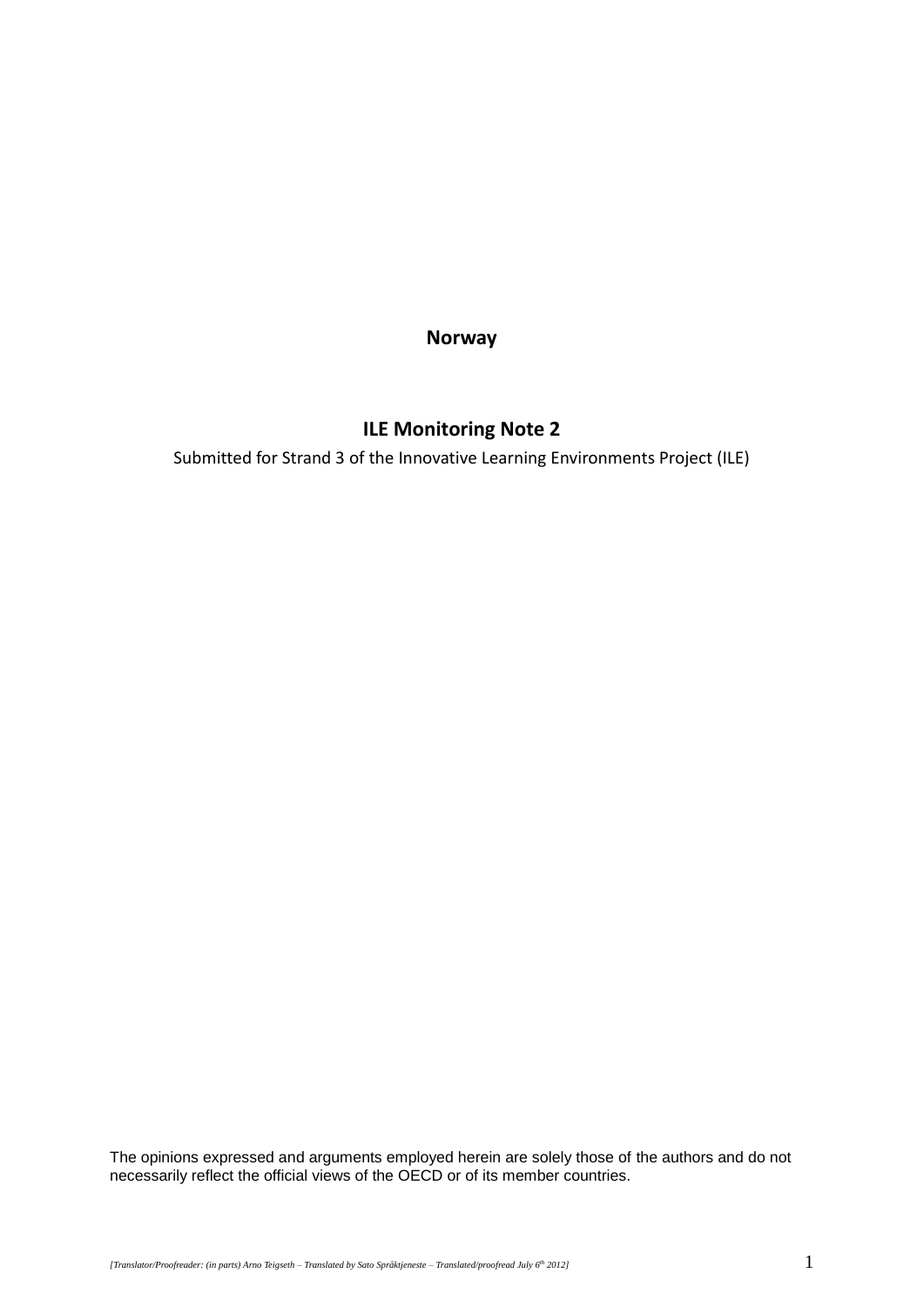# **Norway: ILE Monitoring Note 2 Spreading and sustaining innovative learning**

#### **Introduction**

In 2006 the Norwegian government passed a school reform (The Knowledge Promotion Reform)<sup>i</sup>, with new curricula and increased local responsibility for primary education. In addition to the students' increased learning outcomes, the reform states in the basic principles for education that: "*The school and apprenticeship-training enterprise shall be learning organizations that make it possible for teachers to learn from each other through cooperation on planning, implementing and assessing their teaching."*

Due to challenges related to the implementation of The Knowledge Promotion Reform and to changing the schools' practices, a number of large-scale national programs were started. One of the most controversial and innovative programs was the "**K**unnskapsløftet – **f**ra **o**rd **t**il **h**andling" (Knowledge promotion – from words to action) (2006-2010) (KFOTH).

This program has been thoroughly evaluated and assessed by several different research groups. The Advisory Team, presently to be described, can largely be seen as a continuation of KFOTH.

An important source of inspiration has been the professional consulting and business world where it is common to ask for external help when an organization meets challenges. Building infrastructure and strengthening leadership can be very important step in improvement processes.

In Norway there are many small municipalities. The political issue was the big differences between schools and municipalities in Norway. It can be a matter of luck whether a child grows up in a good municipality, goes to a good school or gets a good teacher. The social democrat/socialist government in Norway wanted to try to compensate for the pupils' unequal social background and varying quality in schools.

This Monitoring Note 2 starts with the descriptions of the national program "Advisory Team" as in Monitoring Note 1, Sections 1.-9. It then refers to the summary of the evaluation of the program followed by reflections and analyses relevant to the evaluation and the basic questions from the ILEsecretariat in its Guidelines for Completing the ILE "Monitoring Notes".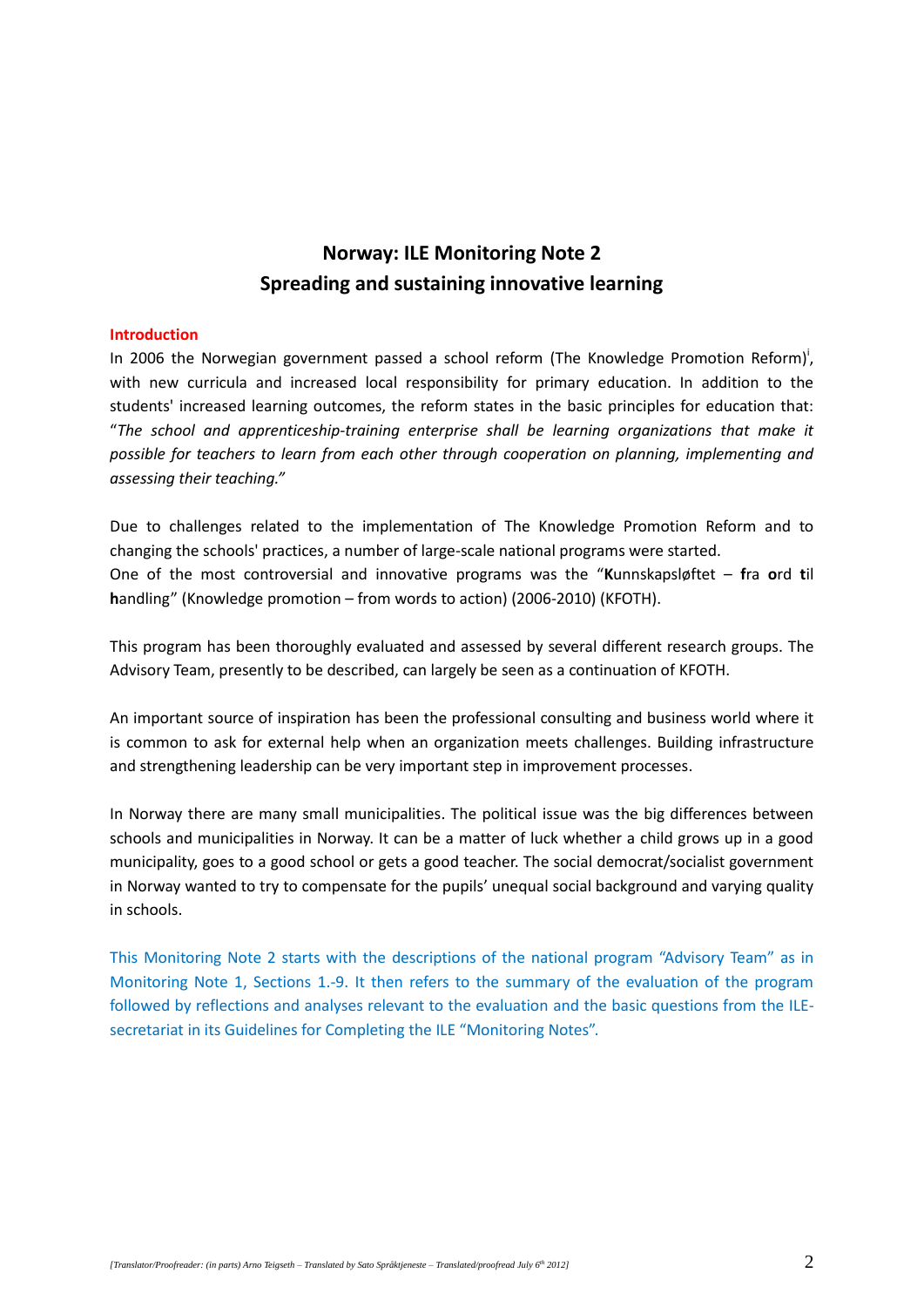### 1. *Aims*: a) the learning to be changed; b) the learners targeted; c) the environments and sites to be brought in. Was there a particular source of inspiration behind the initiative?

a) The Norwegian national implementation program called The Advisory Team is grounded on parliamentary report 31 (2007-08)", «Quality in School», that states: The Advisory Team is to assist the school owners in improving their schools. A team of supervisors is established on a national level. Their task is to contribute to the development of schools and to supervise school owners and school leaders who are facing special challenges.

The program is aimed at school owners and schools that have special challenges in the core areas for quality:

- Students lacking in reading and math's skills
- Learning environments that don't promote learning
- Students and apprentices who do not complete upper secondary education or do not pass their exams in upper secondary education and training

b) The learners targeted in this program are pupils at level 1-13. To change their learning, the target audiences for the Advisory Team<sup>iii</sup> are school owners and school management in municipalities with low scores or special challenges.

c) The Advisory Team is taking much of its inspiration, experience and ideals from the "Knowledge promotion – from words to action" program (KFOTH). Some of the measures introduced by the KFOTH and continued in the Advisory Team, are: Building organizational strength and effectiveness, using external counselors (competence environments) and thorough analyzes and evaluation of the schools' standpoint before commencing development work. The two Norwegian ILE *(Innovative Learning Environments)* cases are taken from KFOTH.

# 2. *Leadership and partners*: What is its main leadership? Who are the main partners involved (e.g. education authorities, networks of practitioners, foundations, community bodies, teacher or leadership organizations, business organizations, higher education institutions)?

The program is led by the Directorate of Education and Training, with a clear authority and in a clear structure. The Directorate has defined, in cooperation with experts, the framework and the strategy for school improvement and change. The ministry, minister and important stakeholders have been informed and consulted regularly. The main national partners are KS (The Norwegian Association of Local and Regional Authorities), County Governors (the national education offices at county level), some universities and colleges, consulting groups and practitioners.

The Advisory Team recruits school managers and municipal educational administrations from all over the country. In addition, the team can contact a group of highly competent resource persons for support during training or guidance. These resource persons are brought in from among the civil servants, from universities and colleges or public and private consulting firms. The County Governors are contributing by actions of recruiting school owners.

The school development work itself is to take place locally. Here, the political and administrative school owner is deeply involved, and headmasters and school personnel participate. Other local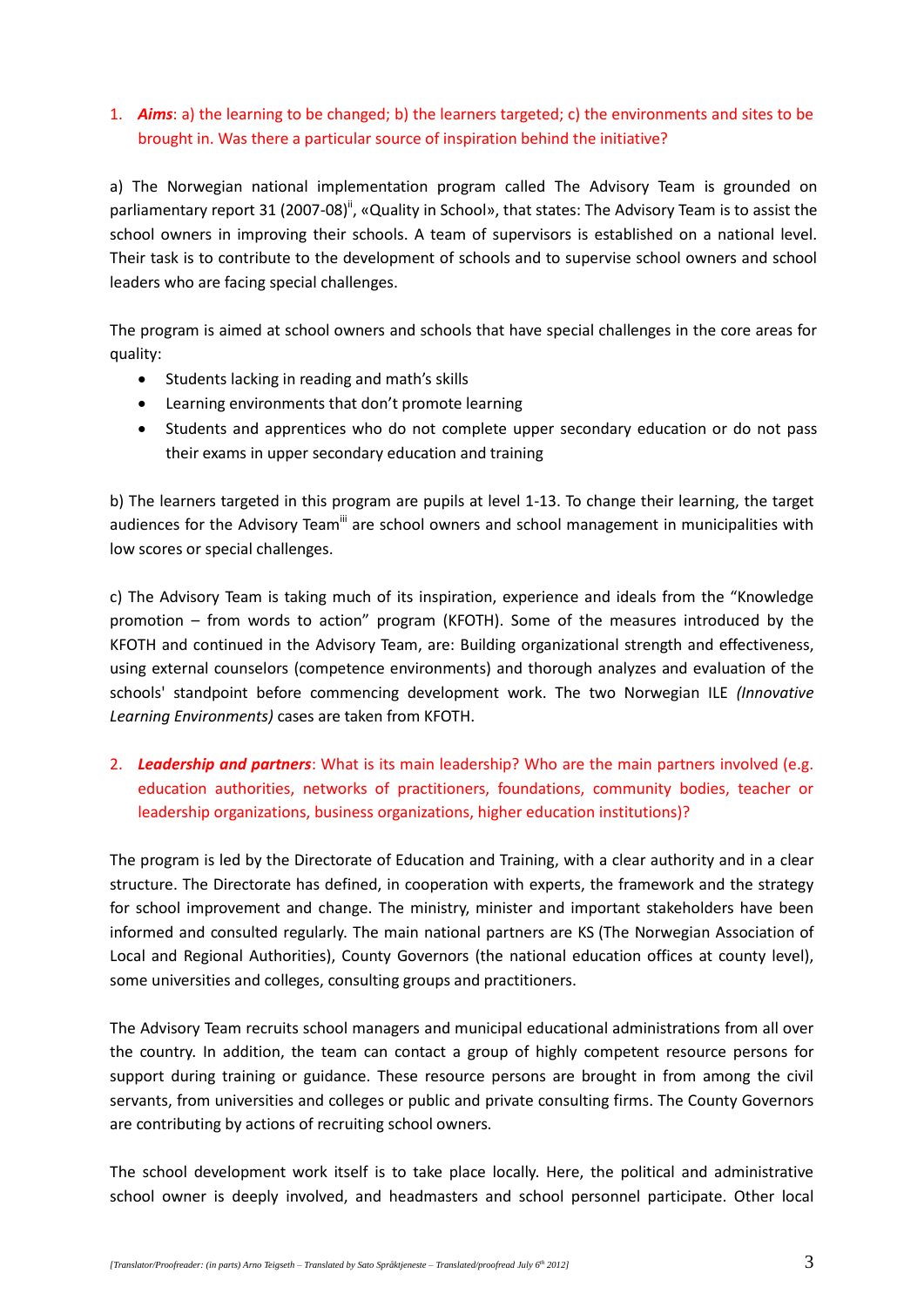support groups will also be involved, depending on the challenges and guidance topic in question. Different competence groups and the local PPT (pedagogical-psychological support group) can be important actors in the post-counsel continuing development.

The Directorate has, in cooperation with external expertise, defined the role of the supervisor, and what competence is expected and required. The supervisors are recruited based on the following criteria:

#### *Supervisor 1: Experience as school owner*

- 1. Experienced school or municipal administrators representing active and successful management of the school sector in his municipality (*City Manager, Municipal manager/Municipal School Administrator, County Counselor, County Education Administrator or equivalent*)
- *2.* School or municipal administrators that can refer to good results of own development processes.

#### *Supervisor 2: Experience as school manager*

- 1. Experienced headmaster/managers representing sustained (*preferably more than 3 years of*) good management*.*
- 2. Headmaster/managers that can refer to good, even if recent, results of own development processes.

In both categories, formal qualifications or extensive experience in the counseling field is an advantage. Good management or relationship building skills can also be taken into account for certain well qualified candidates. Supervisor 1 bears, in addition to guiding the school owner, a special responsibility of coordinating the team and work as its contact. This implies continuing contact on the guidance process with the secretariat of the Directorate of Education and Training, contact with the media and a special responsibility of monitoring the contract with each school owner.

# 3. *Strategies and activities*: What are the specific design, features, and activities of the strategy? What is the main rationale? How is communication and feedback assured?

Some of the key elements in the strategy have been:

- Helping instead of controlling. Building capacity.
- Meeting the real and felt basic needs of the schools and municipalities
- To receive guidance is optional
- Focusing the positive elements and the possibilities before of the negative elements. Stimulating before criticizing. Promoting optimism and enthusiasm and build self-confidence.
- Building schools as organizations, communities and partnerships
- Strengthening the leadership, at all levels
- Helping schools and municipalities help themselves

The hypothesis is that many of the schools and municipalities need:

- Competence
- Energy and optimism
- Practical tools
- Help with analyses and forming of strategy
- Legitimacy, support and partners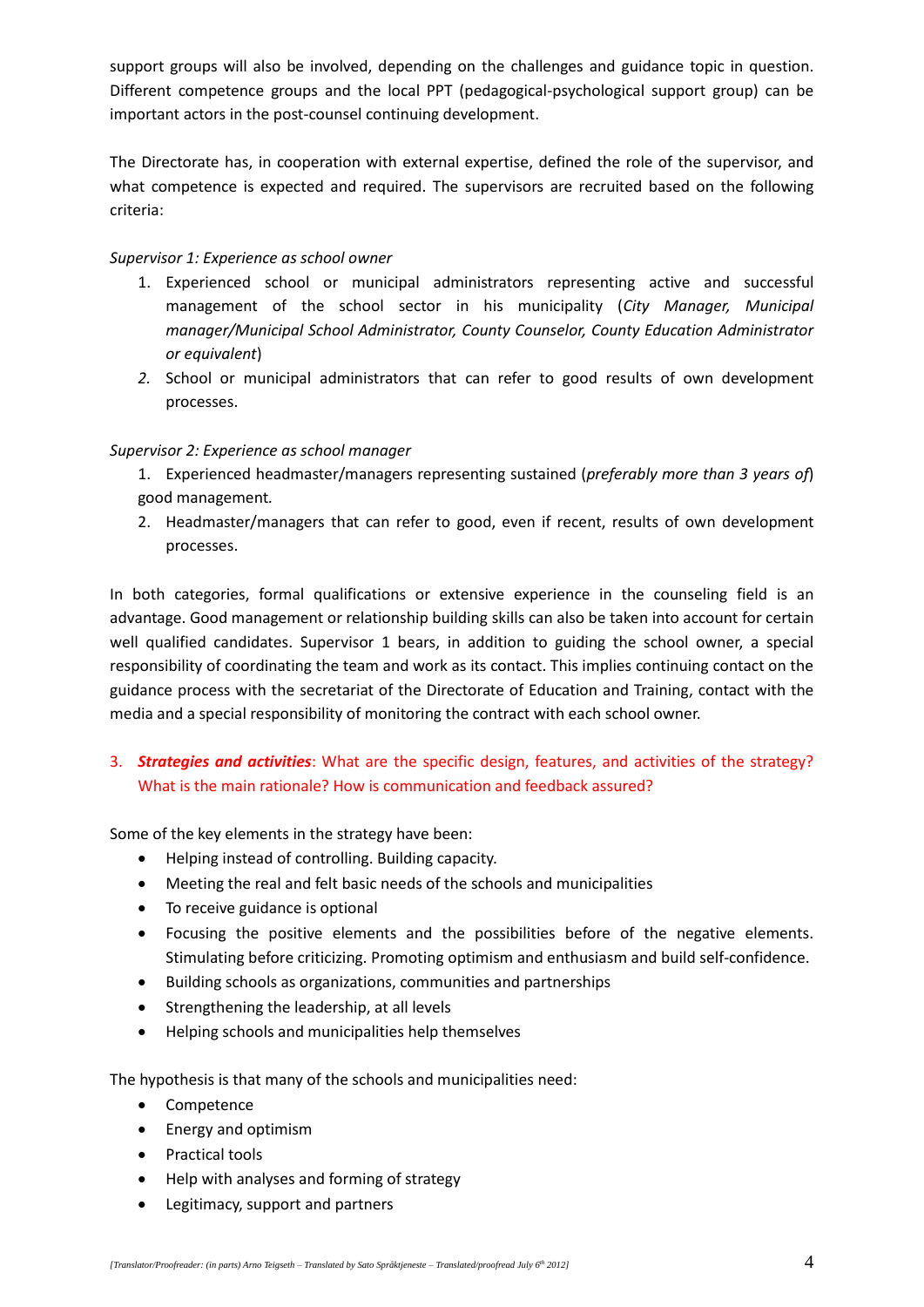**The guidance** is meant as a coach/mentor relationship, and focuses on the first phases of the municipalities' quality development programs. That's all that can be done in 1,5 years. This is why they also set the goal of building up the guided party's capacity of continuous quality development in his own organization. The phases the Advisory Team takes part in are:

- 1. Identify developmental needs: The supervisors participate actively in using the analytical tools. They take part in organizational analysis and standpoint analysis – planning, execution and result interpretation. Here the school's/municipality's student scores, student survey results and other local conditions are evaluated. Through this process, the school/school owner identifies what areas are in development, and at the same time the supervisors identify what are the school/school owner's counseling needs.
- 2. Planning the development project: This guidance is given according to the discovered counseling needs and taking the guided party's standpoint into account. Also complementary external assessments of the school's potential and developmental needs are offered here.
- 3. Execution: The supervision is based on the local need and on professional knowledge on learning organizations and change management, published on meetings and qualification seminars for the supervisors during the guidance program.

Analytically we can separate these phases. In reality we can see that they are three parallel processes.

The Team of supervisors is national and governmental, but has no formal authority. The authority is placed with the school owner on the municipal level. It is therefore up to the municipal authority whether it will accept support from the team of supervisors.

The aim for the team of supervisors is to provide a supervision that enables school owners and schools to implement national goals through local development strategies. The strategies are based on recognized needs uncovered through the use of national tests, student assessments and other municipality- and school assessment tools. The experiences until now show that the needs are numerous and complex. The supervision is, however, primarily aimed at leaders on municipal and school level attempting to strengthen the school as an organization, and is based on a solid organizational and managerial foundation, using tools and methods that have been tested and proven effective. The supervision focuses especially on the school owners and schools on a system level; how they function and how they can be developed further.

Tools for the team of supervisors for mapping, reflecting and analyzing the current situation are the Quality status tool and the Organizational analysis tool. One of the aims in Report to the Storting no. 31 (2007-2008) *Quality in School* is that all schools must have access to good self-mapping tools, like the quality status tool and the organizational analyses, and then receive guidance if needed in how to use these tools. We also use an External assessment methodology as proses for anchoring and starting development work at school level.

Guidance, practiced as national support for local development work through the Advisory Team, is a tool that the Directorate of Education and Training and public authorities in Norway have no tradition for using. In summary, the counseling given is characterized by:

- Its supportive, not authoritative role. The latter has been the traditional role of public authorities.
- The supervisors have no formal authority. Being guided is voluntary.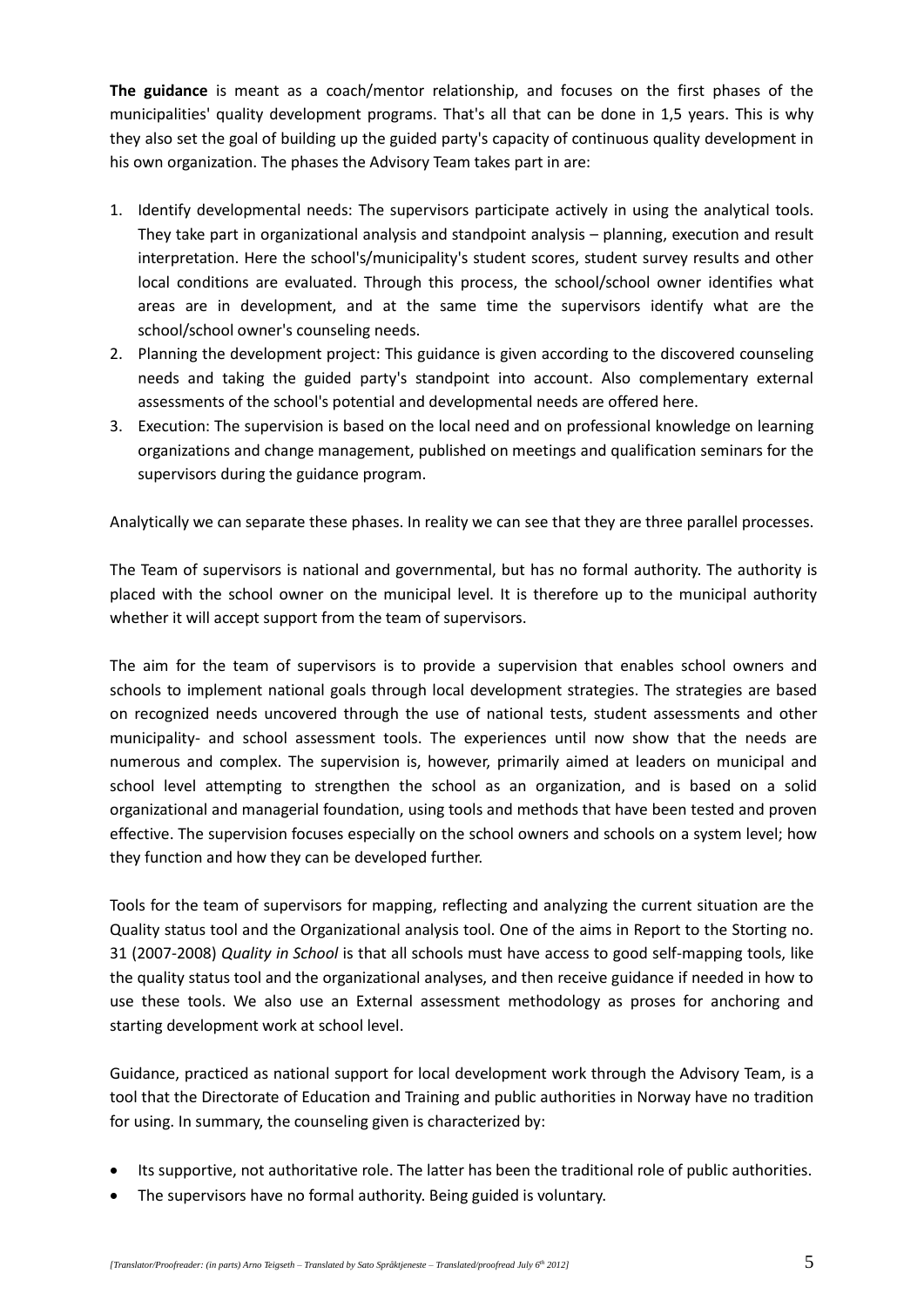- The leaders are guided (not teachers nor students). Guidance is given on leadership, organization development, change management and systems development.
- The guidance has both an organizational perspective and a systemic perspective, and is to contribute to building the school as an organization, and the education sector as a whole system.
- The supervisors are operational and work close to the school and its owner.
- The supervisors' role is coach/mentor more than expert consultant. Direct advice is given mainly on change management.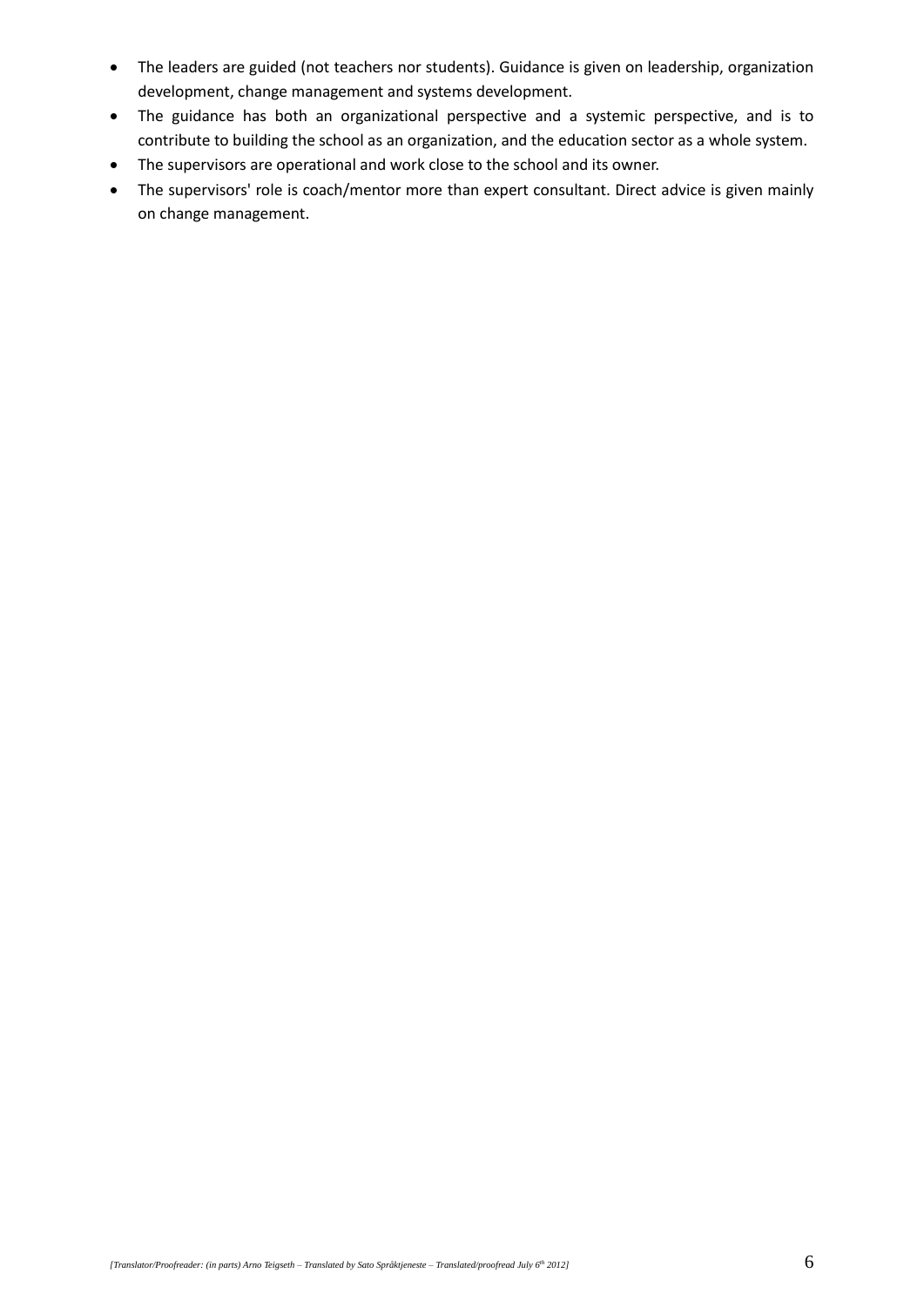**Recruiting** the supervisors happens by announcing the position, and through regional information meetings. During the process the qualified candidates are invited to a three-day training program with short individual interviews, before the supervisors are selected and the teams assembled. It has been very popular for school leaders to apply for these guidance positions. It has shown to be an attractive possible alternative career path for experienced school leaders. Therefore it has been possible for the Directorate to choose only well qualified supervisors. The supervisors are engaged for one and a half year supervision and will not get further engagements if the supervision is not functioning. Most of the supervisors work 20% for the Directorate and 80% in their ordinary job.

Further **training and competence development** of the supervisors takes place on meetings during the guidance process. These meetings comprise competence development, sharing of experiences and joint learning sessions in and across the team. The Resource Group participates in the meetings and contributes its expertise to the community and to each team. The supervisors are assembled in smaller teams responsible for 2-3 municipalities and their schools. The teams work with the schools and their owners on an individual basis during the process. School owners (political and administrative) are summited in the beginning and end of the guidance process for joint competence development, sharing of experiences and planning.

In addition to underway communication, feedback and learning from meetings and input from both guided municipalities and the supervisors' municipalities, quest back surveys involving all parties are conducted twice during the guidance process. The answers are taken as feedback for the supervisors and for central adjustments of methodology, teaching and sharing of experiences.

**The guidance** is supportive, to help schools and their owners start their local development work. Implementing changes in an organization is often challenging and difficult, and to manage a process producing good results, external competence is often needed. The Advisory Team gives no guarantees, but can contribute to schools' and their owners' successful development work. A prerequisite for success is the active and responsible participation from all parties. Acceptance of the offer of guidance is an indication of wish and will for development, a basic prerequisite for change.

The guidance's goal is enabling the schools and their owners to continue their quality development work on their own, based on their acknowledged needs. Development work is a continuous process, comprising identification of needs, option evaluation leading to solutions, the implementation of these measures and evaluating them. Guidance from the Advisory Team will support the local work in all these fields.

The guidance considers the school and its owner as an overall organization, and considers how it works and how it can be improved. The supervisors contribute with knowledge, experience and counseling enabling the school to better meet the challenges coming to the surface when it's time for implementation and pedagogical changes. Some schools may additionally need development of competence related to basic skills, evaluation or other core tasks. The Advisory Team can contribute to finding the relevant competence, but does not offer guidance on these fields. The Advisory Team is never to assume responsibility for the development processes.

### 4. *Context:* What are the particular contextual, local or political factors that have been influential in explaining why this initiative has emerged and/or has been sustained?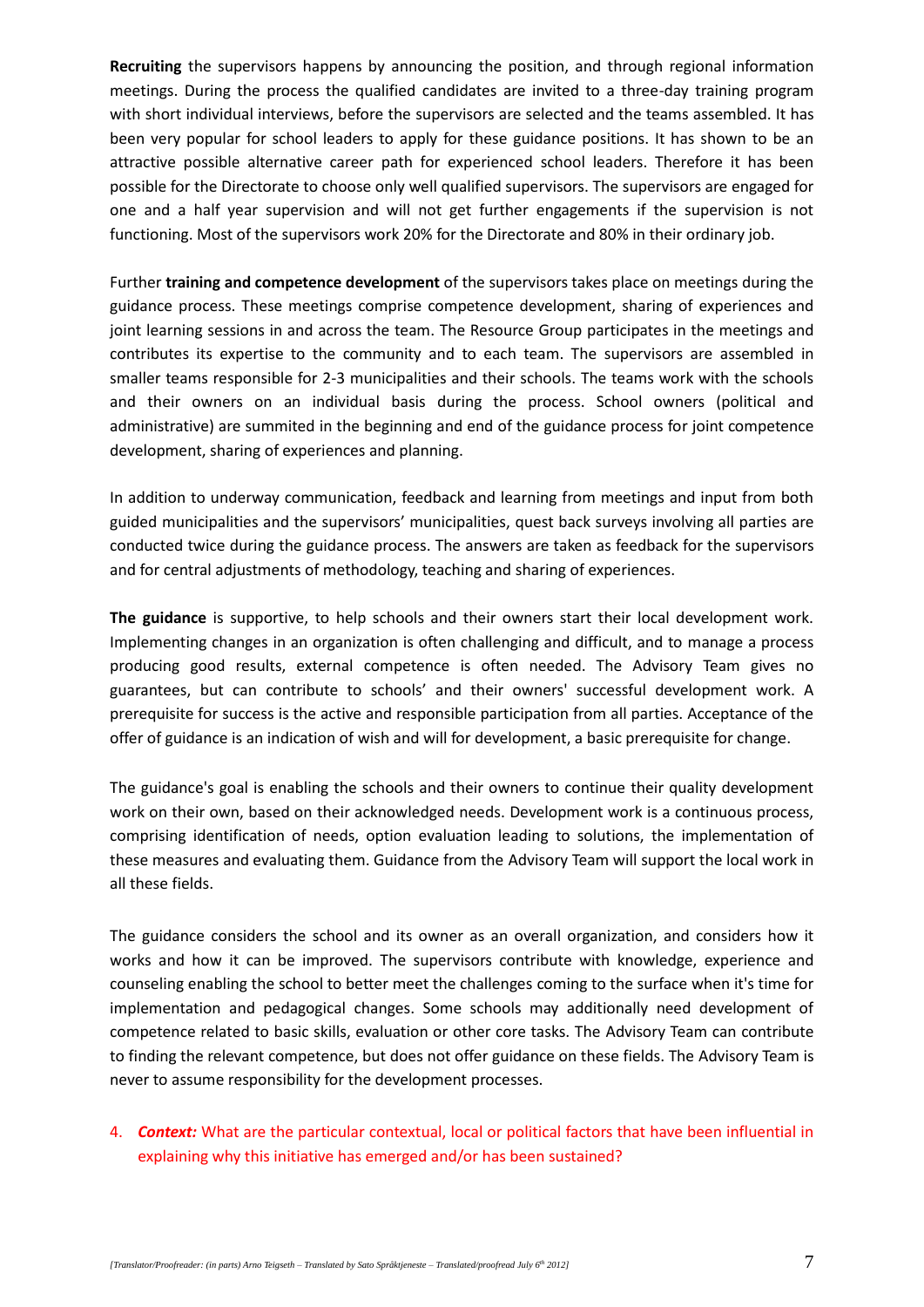In Norway, most schools are public. The Norwegian education policy is formed and implemented centrally, by the Norwegian Parliament and the Ministry of Education/Directorate for Education and Training, while the operational and quality development responsibility is placed locally. This means that the municipalities are responsible for primary education (years 1-10), the counties are responsible for secondary education (years 11-13), and for vocational education. The state is responsible for certain special schools, for example for the native population.

The local ownership was strengthened and emphasized in 2006 when the school reform "Kunnskapsløftet" (Knowledge Promotion) was passed. The challenge is that in our small country (5 mill. people) we have 428 municipalities. Many of them are very small. School management is a local responsibility, leadership development is local, and the school owners often lack the competence and capacity to do this. For these reasons the government has started the Advisory Team to assist school owners in their needs for school development support.

The two Norwegian values local autonomy and equality, equal rights and equal opportunities, are difficult to combine. In addition we have no quality control of schools by the inspectorate, and we have a weak evaluation and feedback culture in Norway (TALIS). Given this context the central authorities wanted to do something to improve the weakest municipalities. Many of the low performing municipalities and schools are probably aware of the situation. They know that they under-perform, but they do not know how to deal with it. Where that is the case, the main challenge for the central authorities is how to motivate the municipalities to ask for help.

# **5.** *Resources:* What levels of financial resourcing are involved and where do these come from? What supplementary resources, if any, are involved: e.g. facilities and buildings, technological resources, additional or specialist staffing?

For their operation, the Advisory Team is assigned 44 million NOK a year, covered by the national budget. The Directorate for Education and Training is the responsible and executive body. The municipalities must cover whatever supplemental competence they wish to use in the development work. For example, pedagogical or organizational development competence could be applied where these needs are discovered.

The Advisory Team is developed and administered by a secretariat in the Directorate of Education and Training's School development department, assigned approximately 4.5 man-labor years. Supervisors are recruited from the education sector throughout the country, experienced and developmentoriented school leaders and municipal school administrators. Additionally, professional experts are contracted in qualification and development of the supervisors, and the Advisory Team has a Resource group with professional expertise supplementing the team' work.

Some resources have been used in the Directorate to build up a professional project organization to run the Advisory Team program. Some resources have been used to recruit the best advisors in the education sector. Some resources have been used to train the advisors. The service is offered free of charge to the municipalities.

**6.** *Developments over time*: How long has this initiative been going and how long did it take to get it started? Has it changed significantly since it began and how much has it grown or spread since then?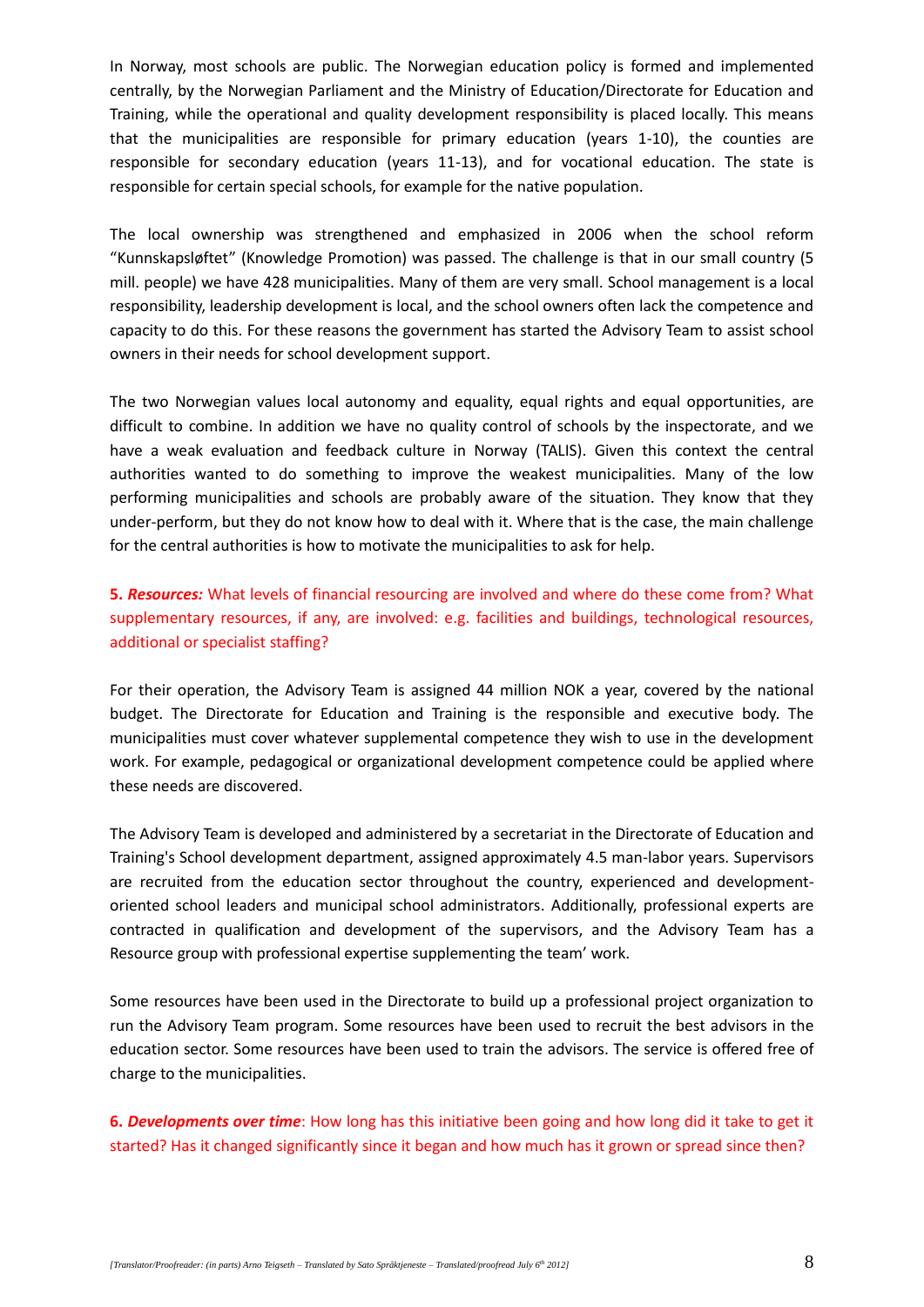Based on the experiences with from KFOTH, it was in 2007 decided that an Advisory Team was to be developed. The Advisory Team was piloted in two counties 2009-2010 $^{\circ}$ , and the first regular portfolio of the Advisory Team was started 2011. During the next three years the Advisory Team' activity will cover the whole country except from Oslo (18 counties and 429 municipalities). About 30 municipalities have 80-100 schools in each portfolio, and they receive guidance for 1,5 years. During this period the activity has been continually developed, and now has a good structure. The Distribution plan is being followed, new portfolios are started each beginning of the year, and by the end of 2013 all municipalities in the country has been offered guidance from the Advisory Team the first time.

Since Norway traditionally has had little control, access and evaluation of schools, the Advisory Team's targeting of low-score and challenged schools and their owners met much resistance. This resistance was handled through a deliberate focus on voluntariness, and staking out the point that school owners who sought counseling was not regarded as losers, but rather as brave and flexible. Also the organization for municipalities, KS, the University/College sector and the public administration resisted the measure. KS tried to stop the program, for the public administration the resistance was against the state interfering in local authority, while the University/College sector resisted the Advisory Team as a competitor and a professional challenger. This resistance is now turned to support, based on good results in terms of happy school owners and supervisors. Both the public administration and the high school sector has also been involved in the Advisory Team in such a way that the activity has become professionally and organizationally well anchored. In both sectors a change of attitude has taken place.

It has become more and more clear that there were big leadership challenges in the schools and municipalities. Therefore the role of the advisors has been more and more a leadership advisor role. In the beginning the Advisory Teams worked mostly with municipalities and schools with low performance. Now the Advisory Teams work more and more with all kinds of municipalities in Norway, because this way of working seems to be successful for all.

**7.** *Evidence of effectiveness and efficiency*: Is there evidence relating to success in terms of the aims referred in Question  $1 - a$ ) the learning to be changed; b) the learners targeted; c) the environments and sites to be brought in? Is there evidence relating to the more efficient use of educational resources?

It has been a research-based evaluation of the system of advisory team. First interim report published in March 2013, is a study in which supervisors and those who have been mentored have been asked. The second and final report was published in December 2013. This report evaluated results and impacts (Dyrkorn et al 2013) (see the evaluation section below).

A comparison between how the quality of the school is made in Scotland, Ontario and Norway has also been made. Where the Norwegian model differs most from the others, is the clear focus on organizational development and improvement of the interaction between the levels of education primarily between school owners and school. Also, none of the other models uses guidance primarily at the local level's terms, like the Norwegian model is designed.

The uniqueness of the Norwegian model is:

1) how guidance is systematic and takes place in the interaction between actors at different levels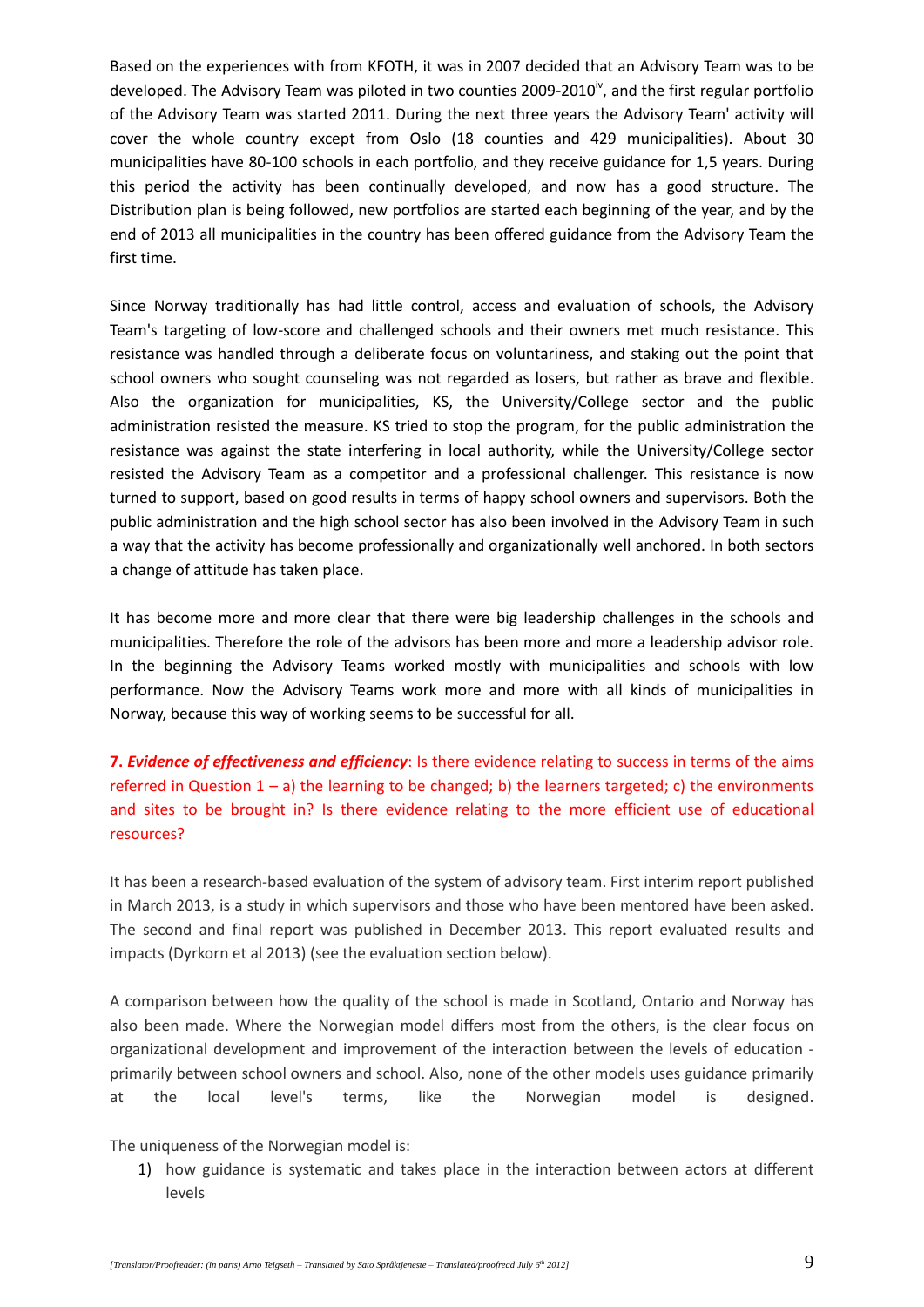- 2) the way the expertise of seasoned school manager / owner-supervisors is used and developed
- 3) how guidance / monitoring is detached from the inspection / audit
- 4) how state goals are implicit at the guided' s premises, but on the basis of a clear and theoretically grounded understanding of what creates change, and based on the results obtained through the national quality assessment system.

## **8.** *Success factors*: What factors have, in your view, been most influential in the success of this strategy/initiative? How successfully have risks been managed?

Success factors:

- The Advisory Team has been an instrument for help and support, not for governance, management or inspection
- It has been voluntary as an offer to the school owners
- The Directorate has carefully informed the school owners and the schools of point 1 and 2, because the tradition is that the state's role has been a governance role. This type of help-role is relatively new for the Directorate and has caused legitimacy towards the sector
- The supervision is performed by experienced school people, who at the same time are professional supervisors. Professionalism is strongly emphasized in the supervision process. An important part of this is always to show respect for the school owners, the school leaders and the teachers
- An important success factor has been the centralized and tight management of the program. The Directorate has defined the competency requirements for the supervisors, especially picked out the supervisors, established an obligatory training program for them and removed supervisors who were not good enough. There are strong conditions for the participating school owners. For example are both political and administrative committed to active engagement
- The program has been managed through the usual structures in the Directorate, which have caused a simple, visible and strong management structure.
- An important success factor has been the development, anchoring and management on the national level, when at the same time the real school development has been locally justified and owned. The supervisors have no formal authority. The responsibility is local. So this is both a top down and a bottom up approach
- The focus for the Advisory Team is the school owner and the school as a unit. The school does not get any direct help. The school owners are responsible and make the formal deal with the Directorate. The focus for the Advisory Teams has been the school and the school as organization
- The Directorate created a strategy for change and development in cooperation with the ministry at an early stage (see section 3). The strategy was thoroughly worked through and was well known by the actors and stakeholders. Thereby it became easy to stay steady on track, also when resistance emerged. The ministry was well informed at all stages

#### Risk management:

It represents a big risk to leave the concrete work for the supervisors. The directorate has little or no control over what each individual supervisor do, as they travel across the country. Our quality control lies first and foremost in the definition of the supervisor role, the competency demands, and the selection and education of the supervisors. The supervisors are engaged for each and every case with one and a half year duration. If they do not function, the will not get a new mission.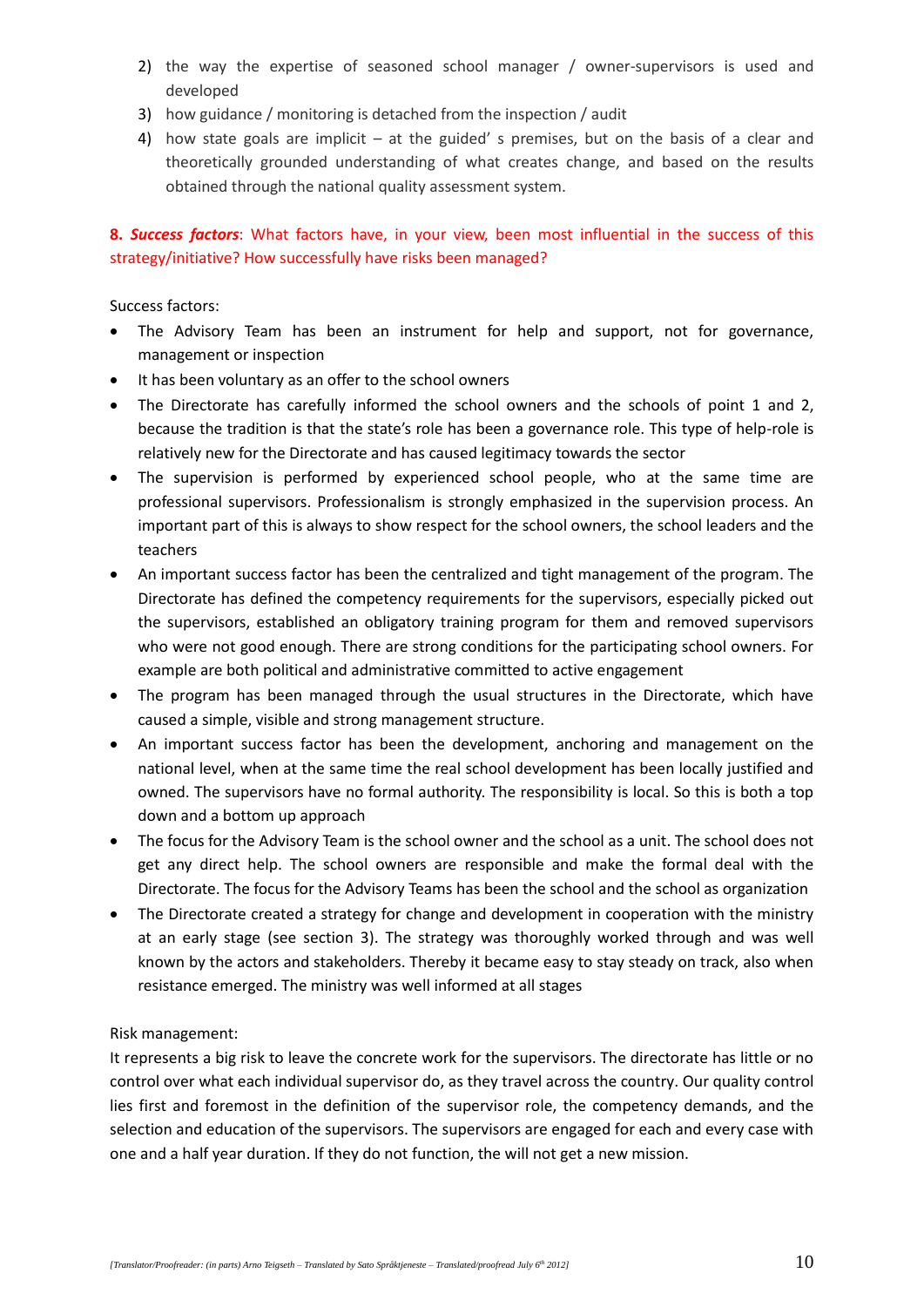We have wondered how the press would handle information about this program. Initially it was a kind of recue program, where we wanted to get in touch with the schools and school owner with urgent needs for help. How these schools were handled by the press could easily have been crucial for their participation, for the future of the program and for the support from the minister.

We therefore made a communication strategy where we among other things invited the biggest paper to involve in processes that would fully inform the journalist, and preferably make them write constructively about the importance and impact. This was successful and the first publicity was just what we wanted.

Due to the resistance, it was important to evaluate every step of the process. Because all evaluations were positive the program received increasing support and legitimacy, while the resistance decreased.

"The evaluation indicates that the supervisors to a great extent have used the same methodology as they meet the guided part, and at the same time have emphasized local adjustments for the benefit of the guided part, with respect both to organization and content in supervision. This indicates that the Directorate for education and training has succeeded in their effort to secure the same methodology for the supervisors" (Rambøll 2013)

# **9.** *Tensions and impediments*: What, if any, are the factors that have impeded the success and spread of the initiative? How open are they to being overcome?

Because the program was controversial, we had to count on resistance, had to prepare for withstanding resistance and to deal with resistance in a good way. After planning and establishing the program, ensuring that the most important conditions for success were thoroughly thought through and established, it was important to:

- Keep on track
- Think in long terms
- Be professional

Legitimacy and authority for intervening if necessary, was important. This was necessary only by a few occasions. But everybody knew that we actually were able to intervene, which probably was enough to keep discipline and focus. The main strategy connected to resistance was however to stimulate, motivate, build enthusiasm and ambitions rather than "fight" resistance. This turned out very efficient.

**Extent:** A critical issue is whether the politicians consider 30 guided municipalities per portfolio to be sufficiently sustainable for investment. In comparison, school-based competence development is scheduled for all the country's upper primary schools within 5 years in another national program.

**Recruitment basis:** In such a small country as Norway with only 5 million inhabitants and relatively small competence communities, the danger exists that recruitment to the Advisory Team empties the competent and cooperating sector. The Advisory Team relies on skilled and efficient supervisors. Held together with other parallel state initiatives, the recruitment basis for municipalities wanting guidance in their development work could also dry up. This would be negative if it happens because the supervisors are inadequate, or if their work is ousted by other measures. On the other hand, it would be positive if it happens because the needs are met, and we have managed to build up the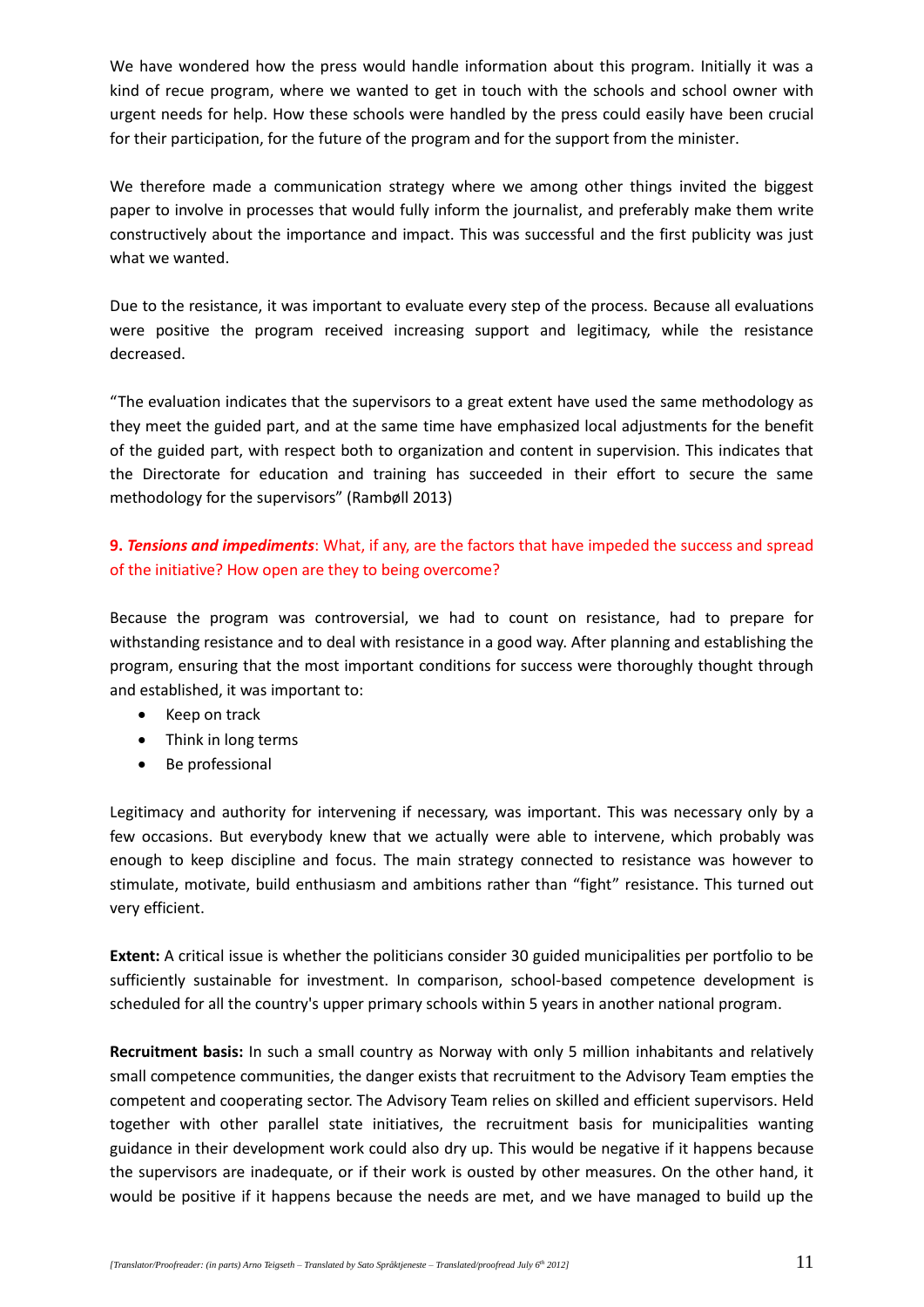guided municipalities' competence for caring for its own continued quality development. The latter wouldn't be realistic in the short term, and the former does not yet seem to be a significant threat.

**Political initiative:** The Advisory Team is a political initiative in the way that the state enters in assistance where really the municipalities are the responsible level. With a more conservative, county- or autonomous-oriented government, there is a risk that the political will to letting the state help the municipalities vanishes or disappears completely. Such a case would probably mean the end of the Advisory Team.

**The need for competence development** in organizational learning of the sector could be met, leaving no need for a state run Advisory Team. This would be positive, and is one of the goals. However, it is not likely to be met the next few years. On the other hand, the local competence will increase considerably the next years. Municipalities having received counseling should have increased their local capacity, but also the municipalities that provided supervisors will benefit from the resulting competence development. Supervisors take a lot of new competence and experience back to their municipalities, and it will be crucial for the municipalities to maintain and utilize this competence for the good of school quality development.

#### *Evaluation of the program Advisory Team*

Two Quest back surveys has been conducted, both of them showing a progressive and optimistic work both among school owners, managers and the supervisors themselves.

The surveys shows that 94 percent of school owners and school leaders believe the supervision has contributed positively to the local development, while 93 percent believe it has been a good match between the supervisor and the guided part. The guided part considers by and large that the supervisors have had good skills, both academic and guiding skills. Overall, 89 percent considers that the supervisors in large or very large extent have had good supervisor qualifications, while 95 percent report that the supervisors in large or very large extent have had good academic expertise. The guided part also considers their' own skills as sufficient to make use of the supervision. 93 percent report that they to a great or very great extent had sufficient expertise.

The results of the survey indicate that both the guided part and the guidance counselors believe that the supervision has led to changes in the guided part's practice. 81 percent of school leaders, 76 percent of school owners and 73 percent of the supervisors believe the procedures to a large or very large extent has led to changes in school practices.

Compared with the proportion who thinks the supervision has led to organizational changes at the school level, there are fewer who think the supervision has led to organizational changes at the school owner level. 50 percent of the supervisors, 51 percent of school owners and 30 percent of school leaders say they believe the procedures to a large or very large extent contributed to organizational changes at school owner level. Findings from the case study visits indicate that it is more challenging to create change and development at school owner level.

Thus, the effect that we know of until now is very happy school owners having received counseling, as well as very happy supervisors, seeing the guided municipalities' progress and earning important experience and competence for development work in their own municipalities and schools.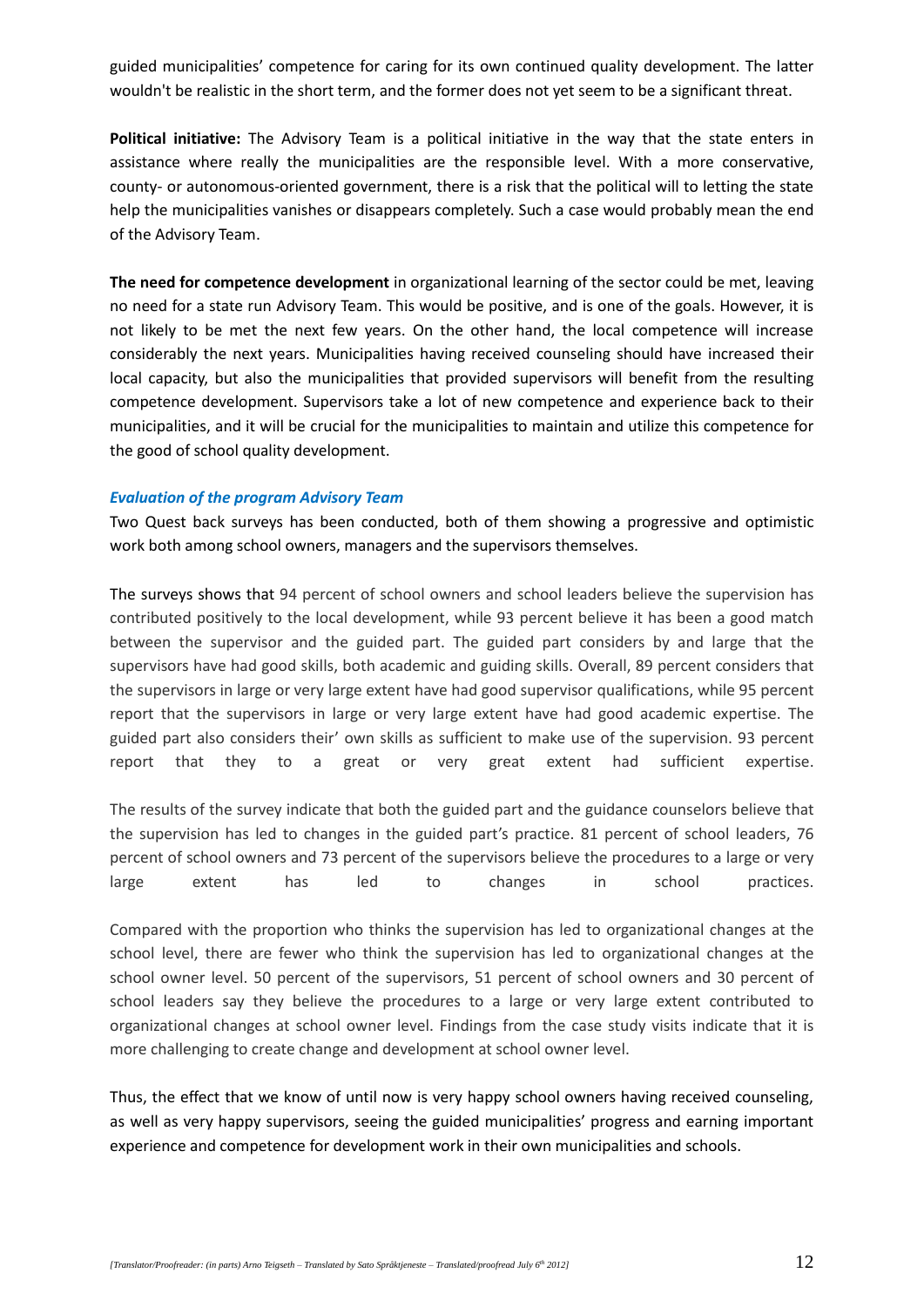We also see that the Advisory Team has been an effective founding and distribution measure for the Directorate of Education and Training's web-based quality development tools and for the external school evaluation methodology. We observe that those tools are very useful, especially for the schools and school owners that have no previous experience, nor competence within quality evaluation. Those who are more experienced ask for other and more complex tools, which may turn out to be equally useful.

An external group of researchers has also evaluated the Advisory Team. In this evaluation, the 2011 portfolio is central, since this guidance process has finished. Additionally, the researchers have been following the 2012-portfolio guidance closely. The following is a short summary of the evaluation of the program, made by Rambøll management and the University of Oslo, institute for teacher training and school research in December 2013 (Dyrkorn et al 2013):

The advisory team program started as a trial project in 2009. Based on previous trials and internal assessments, a proposal was developed for the establishment of a permanent arrangement. The goal of the program is to provide guidance to school owners and schools that wish to improve teaching processes within the schools. The program was organized with an administrative unit in the Norwegian Directorate for Education and Training, a resource group for supporting the guidance teams and several leader teams. The advisory teams were assembled based on an overall assessment of the advisors competence, experience, regional needs and cooperation between team members.

The program has existed in three periods so far, in 2009-2010 (trial period), 2011-2012 (2011 portfolio) and 2012-2013 (2012-portfolio), guided by a selection of school owners and school administrators. The advisory team program can be described as a Norwegian strategy for *soft governance*, where governmental authorities run local and regional authorities through information and guidance, rather than through laws and regulations. The Norwegian Directorate for Education and Training was assigned to develop an arrangement where an advisory team would provide municipalities and counties assistance through the initial phase of a development process.

Through the advisory team program the authorities wanted to provide an offer for schools and municipalities/county councils that wanted to strengthen their change and development work so that pupils would learn more and complete their education.

In an international context, the program shares several similarities with models from Canada and Scotland, where the main goal is increasing the pupils learning output. However, the Norwegian model differs from the others regarding how the guidance is systemized. The advisory team program stresses that the guidance will occur in close interaction with players on different levels. This relates to how the advisors' competence is utilized and further developed, and that the guidance is detached from inspection/supervision, meanwhile implicitly promoting governmental goals.

#### **1 Point of departure for participation in the program**

The evaluation shows that there are several different perceptions among the applicants regarding why they applied for advisory teams assistance. 42 percent of school owners and school administrators state the background for applying was due to weak pupil performances, 35 percent pointed towards a large proportion of pupils receiving special education, while 32 percent specify other reasons for participating. Applicants from the 2011 portfolio state to a larger degree than the 2012 portfolio that weak pupil performance was the main reason for applying. Findings from the qualitative studies show that there usually are several, and partly overlapping causes to why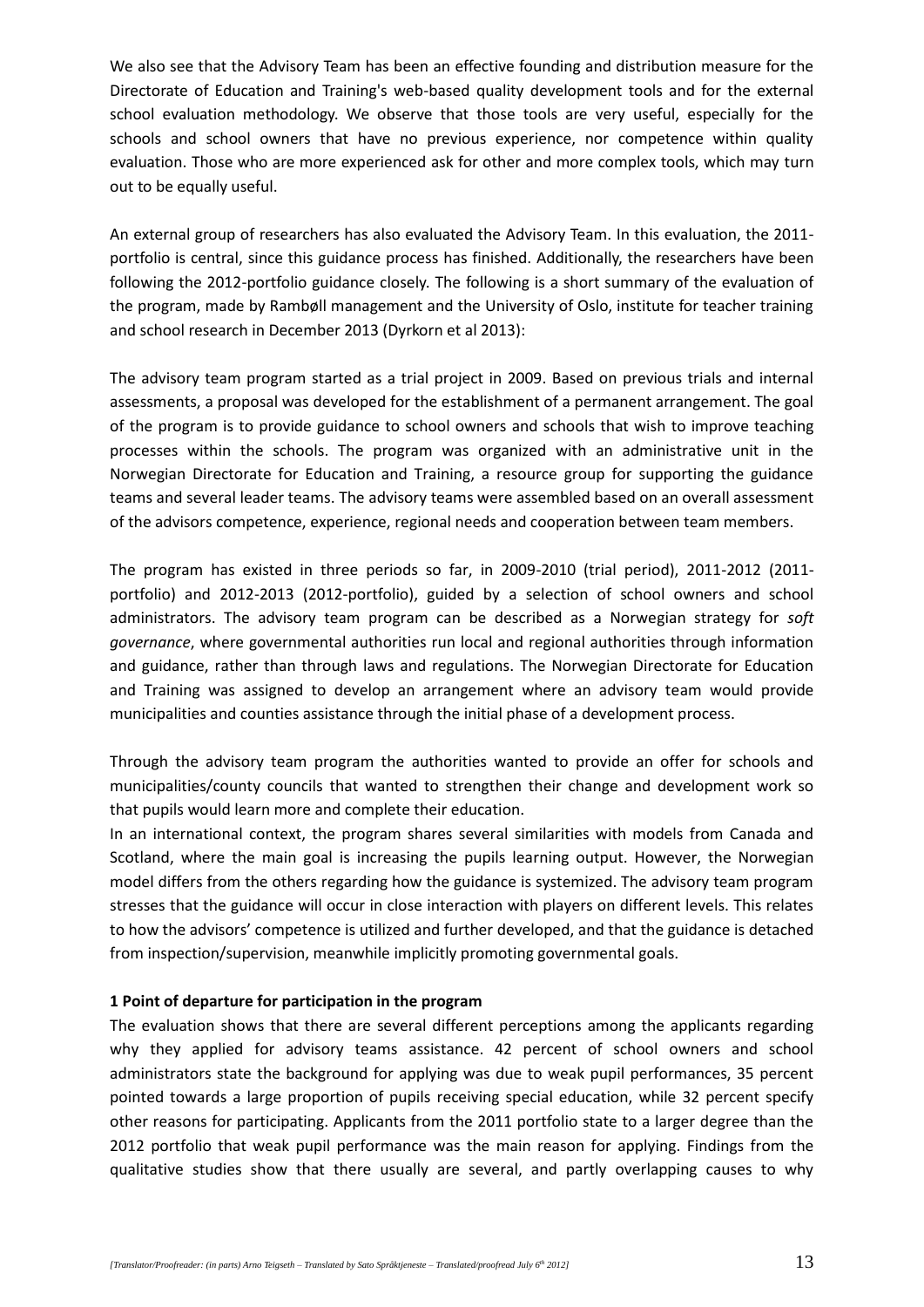applicants seek support from the advisory team program and that administrative level, school administrators and advisors emphasize different causes.

#### **2 Content and methods in the guidance**

The goal of guidance from the advisory team is stated in the agreements between the Norwegian Directorate for Education and Training and the participants: To "make school owners and schools better equipped to self-manage development work based on self-recognized needs, for instance as revealed through quality indicators such as results from national standardized tests, the Pupils Survey or other studies".

The advisory teams' main effort is tied to the initial phase of the development process. The teams are less involved in the implementation phase. In the initial phase, the advisors utilize different data analysis tools to identify the participants' needs and challenges. The advisors support participants in interpreting the results of the analysis with the aim of creating a common understanding among various players and stakeholders. Further, they agree on goals, map strategies, identify possible solutions and plan out actions and measures. The evaluation shows that the majority of the participants are very satisfied with this approach. Using the tools in the initiating phase can be seen as a way of changing the participants' orientation from goals - for instance improving learning results – to processes. Application of tools also involves a form of *soft governance*, since the tools by design contain guidelines for which areas of development the participants should work on. The evaluation indicates that the advisors to a small degree discuss and problematize which description of reality the tools produce, even though they are aware of that the stand point analysis [Ståstedsanalysen], for instance, only reflect part of the schools activities.

Participants who receive follow-up during the implementation phase express great satisfaction. During the implementation phase, the different schools' progress or lack of progress is made transparent. The evaluation indicates that a continued involvement from the advisory team in the implementation phase can be decisive for whether or not the counselling effort will have long-term significance.

#### **3 Guidance principles: Support and dialogue**

The advisory teams' guidance is based on to bearing principles; support and dialogue. The advisor's role is to contribute to the participants finding solutions themselves. Dialogue and joint reflection is used to gain increased understanding for school development and will to take action. The evaluation indicates that the advisors have gained knowledge about, and training in, a common guidance methodology, and that there has been great emphasis on guidance rather than providing solutions. The evaluation shows that the advisors rather support than challenge the participants. There are few examples challenge as a guiding strategy and that there is a strong belief in dialogue as a tool. The evaluation indicates that the advisors regard initiating reflection as a central guidance strategy. There are, however, no examples that reflection is tied to theoretical understanding. On the other hand, the advisors' own experiences form the central basis for knowledge.

#### **4 Results of the guidance**

An underlying principle of the advisory team program is that they will assist participants in their general development processes, with a strong emphasis on support and dialogue. The arrangement of advisory teams is thus a program that primarily has contributed to supporting school owners and school administrators in their development work.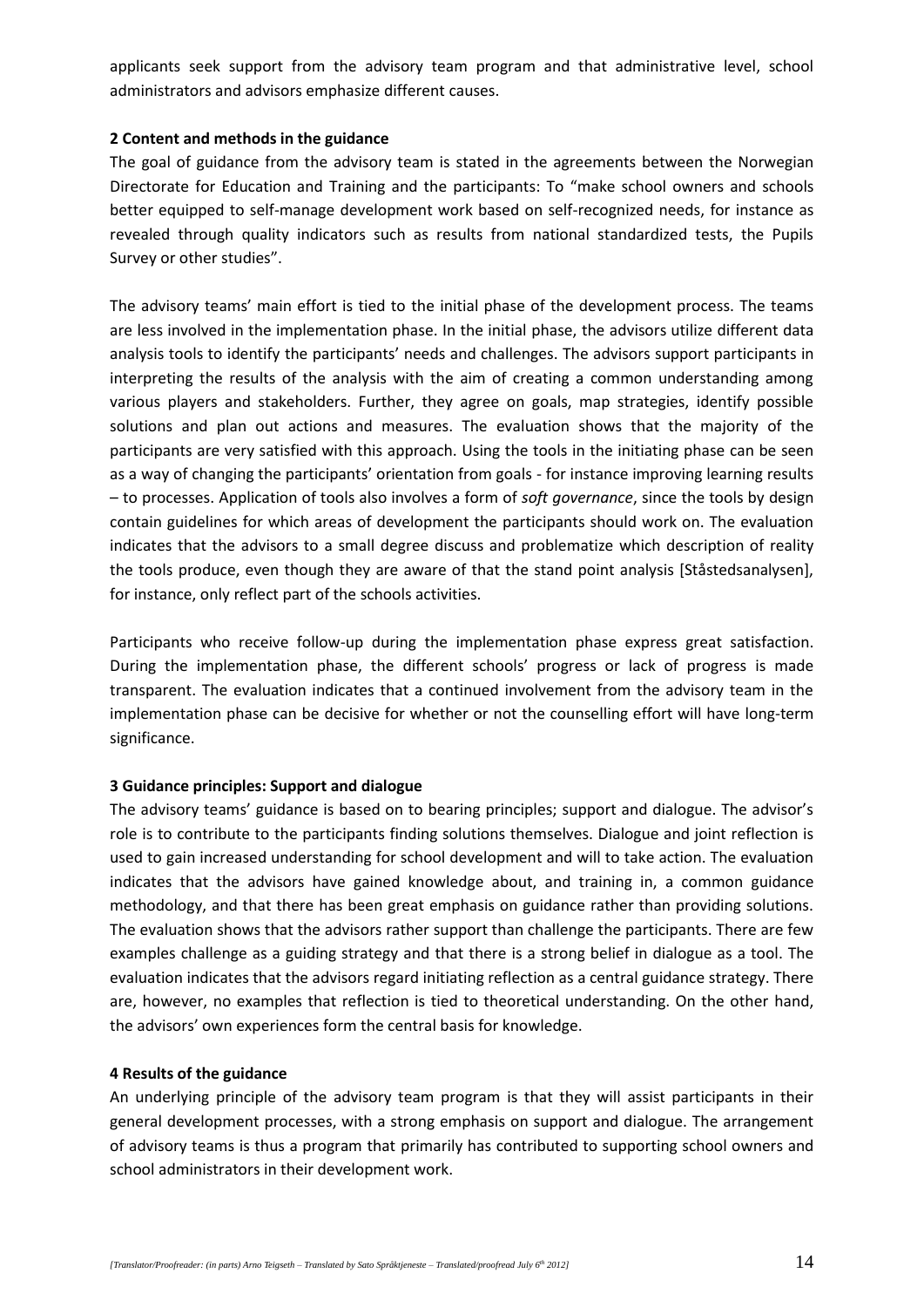The evaluation shows that both participants and advisors are very pleased with the program. 94 percent of the participants state that the guidance have contributed positively in their development work. Furthermore, the evaluation shows that both participants and advisors see the other party as a good *match*. The evaluation shows that the participants consider the advisor having experience from the school sector and having a high professional competence as an important premise. The program can thus be described as a peer arrangement.

The evaluation shows that the guidance has led to several results, such as changes in practice and organizational rearrangements. Furthermore, it indicates that the guidance has led to an increased awareness about and strengthened the competence in school development. In assessing the changes, the participants primarily state that the guidance has made the school administrators to have better predispositions for managing school development.

Results from case visits and open answers in surveys show that the guidance has led to changes in practice both regarding working with larger national initiatives that entail changes in leadership structure and work processes. For instance, several schools state that they have implemented measures involving national initiatives such as "assessment for learning" and "class leadership". Further, several state to have altered local processes, for instance regarding and practice for meetings or designing annual status reports. The evaluation shows great variation in terms of what measures have been implemented in connection to the advisory team.

The evaluation shows that a majority of the participants think the guidance has led to changes in organization on both school owner level and school level, but prominently on the school level. The evaluation shows few differences between the participants in the different portfolios. School owners assess to a larger extent than school administrators that organizational changes have occurred on the school owner level. The organizational changes on the school level is primarily concerned a different use of time together, clearer objectives and changes in management and organization of leader groups. At the school owner level, the organizational changes are primarily related to time use regarding school development, strengthened cooperation and a closer dialogue between different levels. The administrative school owners also particularly emphasize that the guidance has led to a raised awareness about their role and accountability.

The participants' emphasis on measures and changes of practice involving larger national initiatives may indicate that the advisory team has had little influence on the participants' development work, and that the participants have worked on initiatives they would have pursued regardless of participating in the program. On the other hand, the evaluation shows that participants experience raised awareness and increased competence about development work because of the advisory team. They also state to have been given an extra push in the right direction, and that the guidance has sped up the development work. The guidance can thus be said to have been a facilitator for the development work. The evaluation shows that the guidance particularly has led to raised awareness and strengthened the competence about school development at the *administrative level* in the municipalities/county councils and among school administrators, but this effect is somewhat smaller among politicians and teachers.

#### **5 Long-term changes**

The evaluation shows that the participants believe the guidance has led to lasting changes, while the advisors are somewhat more reserved. School owners and school administrators think the changes are permanent since they entail changes in practices and work processes, such as remediation of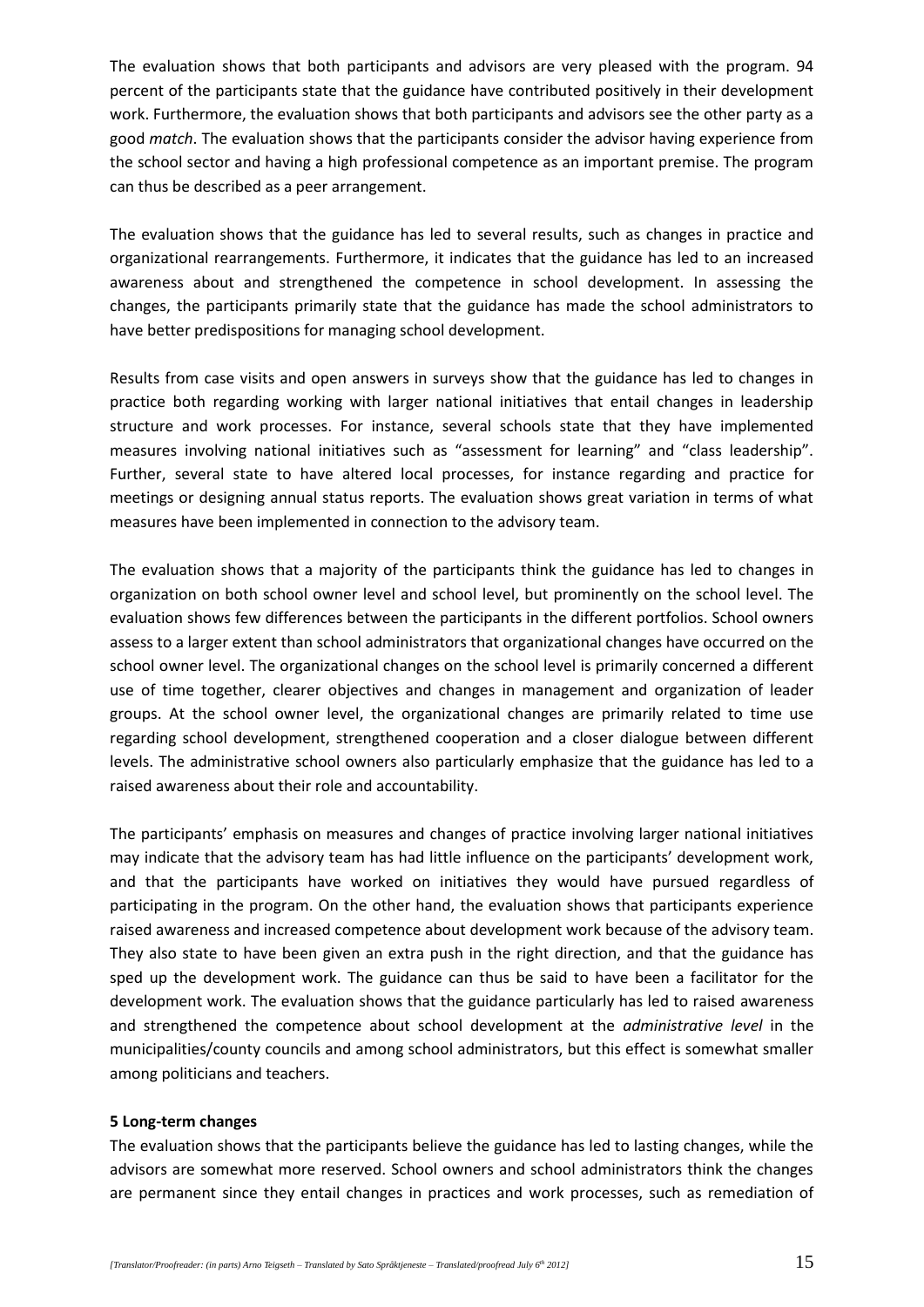school plans and changes in the management. The evaluation also indicates that the participants has followed-up on the development areas that were identified during the guidance, by including these areas in strategies, plans and practices. Additionally, they participants state that they have improved their skills in meeting challenges in quality development, because of the guidance.

The changes the advisory teams have led on can on one side seem small. On the other side, the evaluation indicates that the guidance - through support and emphasizing dialogue - have contributed to changing structures and practices for the participants - on their terms. The participants' examples of changes indicate that the guidance has led to raised awareness and strengthened competence about development processes, as well as an increased emphasis of clear management, prioritizing and dialog between the levels. Hence, the guidance has strengthened the participants' qualifications to achieve school development.

#### **6 Areas for further development**

Even though the program overall is very well received, the evaluation sheds light on certain challenges. Firstly, the guidance period is perceived as relatively short, and both advisors and participants are uncertain of whether the guidance is sufficient to cause lasting changes. Secondly, the evaluation indicates that the municipalities succeed varyingly in distributing the competence and experiences from guidance within the municipalities. Third, it is uncertain whether the municipalities and schools that participate in the program are the ones that need it the most. Fourth, the evaluation shows that it is somewhat difficult to engage the political level in the municipalities. Fifth, it is questionable whether the balance between support and challenges in the guidance is ideal, if the intention is to facilitate change in the participants.

The evaluation shows that the program has generated a mass of positive feed-back, experience and enthusiasm, and that both participants and advisors perceive the program as important. At the same time, the evaluation has identified areas that can be further improved. These areas mainly concern how advisors are trained to meet participants at the school and especially school owner level, and how participants can be more strongly involved in the process. The evaluation has thus identified the following areas for development:

• Training of the advisors

The training that is offered by the Directorate does in general receive much praise from the advisors and it facilitates fruitful dialogue between participants and advisors. At the same time, the evaluation indicates that advisors are in need of tools for coping with tensions, problems and challenges that arise in the guidance process, especially in their efforts towards the school owner level.

Dialogue with political leadership

The evaluation shows that although school owners participate in the guidance process, and that this has been a focal point in the 2012 portfolio, there is still room for strengthening the involvement of political leadership. For the advisors this has to do with their ability to come into dialogue with the political level, through strengthening their own understanding of the municipal and political context and of tensions between the administrative and political level.

• The contract between advisors and participants

Participation in the program is regulated by a contract between the Directorate and the participants. It could be beneficial to further develop this contract by clarifying actual expectations, through for instance defining goals and commitments for the parties. Today the classroom perspective is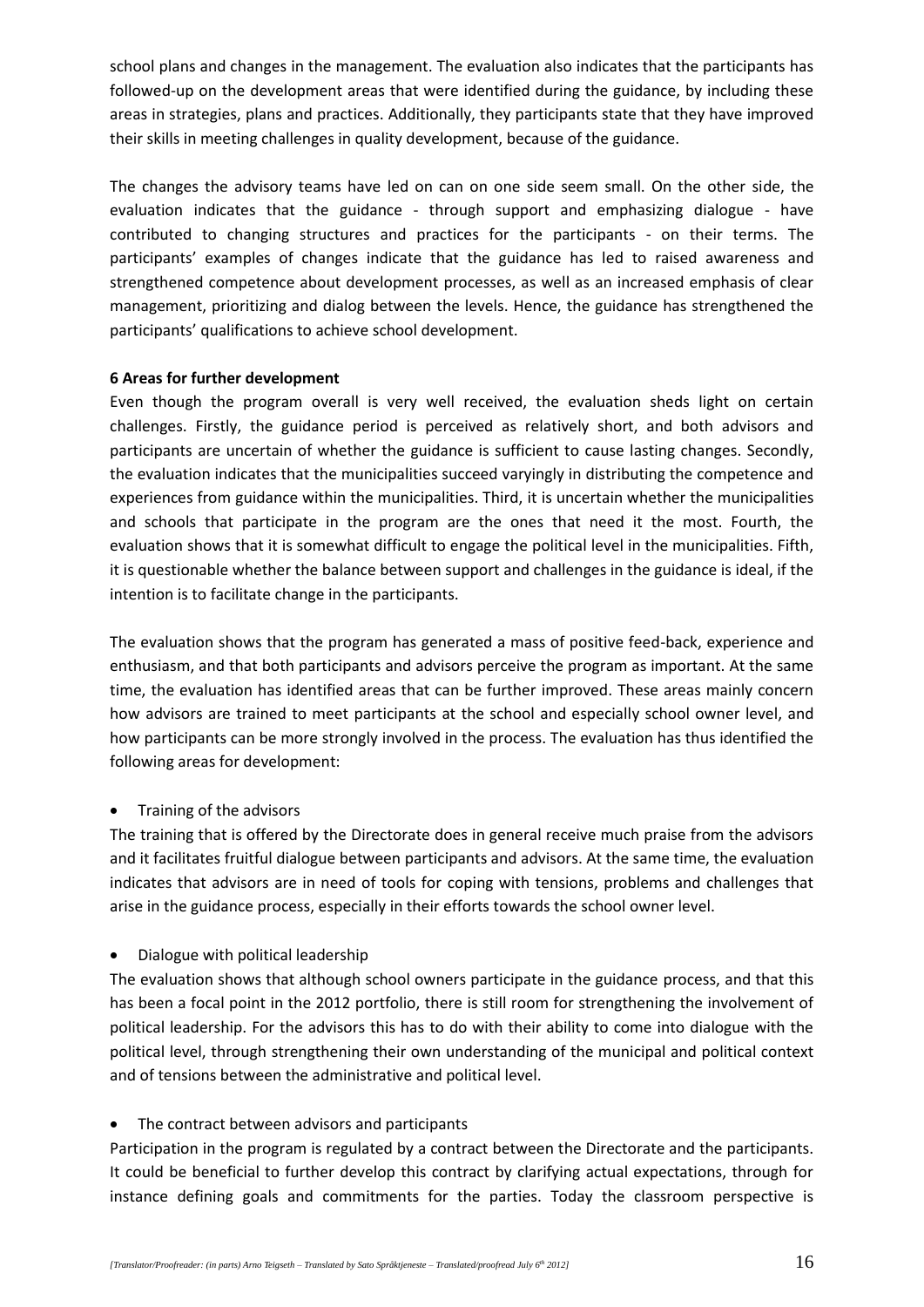somewhat lacking, together with a perspective on how the school and school owner levels are to be brought together in the guidance process. A stronger commitment of the parties could also facilitate an even stronger involvement of the school owner level.

#### Selection of participants

Today the program only involves a selection of schools in each municipality/county municipality. In light of both the positive experiences and the challenges that are brought forward in this report, a broader involvement of schools should be considered. This could lead to a more collective effort in local school development and more learning between schools and levels in each municipality/county municipality.

#### Learning and sharing of experiences

The evaluation shows that the program has produced a mass of experiences and learning, but that this knowledge to a larger degree should be shared and spread outside the program through information, examples and web resources. Inspiration could be drawn from the website on "assessment for learning".

#### • Following up on participants

Many of the participating municipalities have a need for follow up also after the initial phase is completed. It is in the implementation of change that most school leaders are in need of assistance. This seems especially relevant when teachers – according to findings in the evaluation – seldom are involved in the initial phase.

#### *Reflections and analyses*

#### **On Changes in context**

There has been a few significant chances over the years of the Advisory Team has been working.

We had a governmental shift in 2013, and went from a left wing to a right wing government. The new education minister has questioned the need for the Advisory Teams, and have so far concluded with reducing the activity and has stressed that the target group should be only the municipalities and schools who are performing low on pupil learning results, and therefore are in special need for guidance. The Advisory Team has been popular among municipalities and amount of schools and municipalities that have received guidance, has naturally increased. Consequently, we now reduce the activity somewhat.

The role of the Directorate for Education and Training has not changed, but the climate for change has improved. Both because of The Advisory Teams and other actions made by the education authorities and other stakeholders, now reflecting a positive attitude to and focus on school leadership, learning organizations and whole system change. (Hargreaves and Fullan 2012)

#### **On success factors**

Some reflections on the success factors for the Advisory Team. The evaluation report confirm the presumptions form the Directorate that success factors for the system have been a helping function opposite to a management system, and that it has been voluntary.

The evaluation has also confirmed that the use of competent and experienced people from the school system itself as advisor has been a success.

The researcher was not asked to consider the role of the Directorate or the internal organizing of the Advisory Team system in the directorate. Thus, this is not considered in the reports.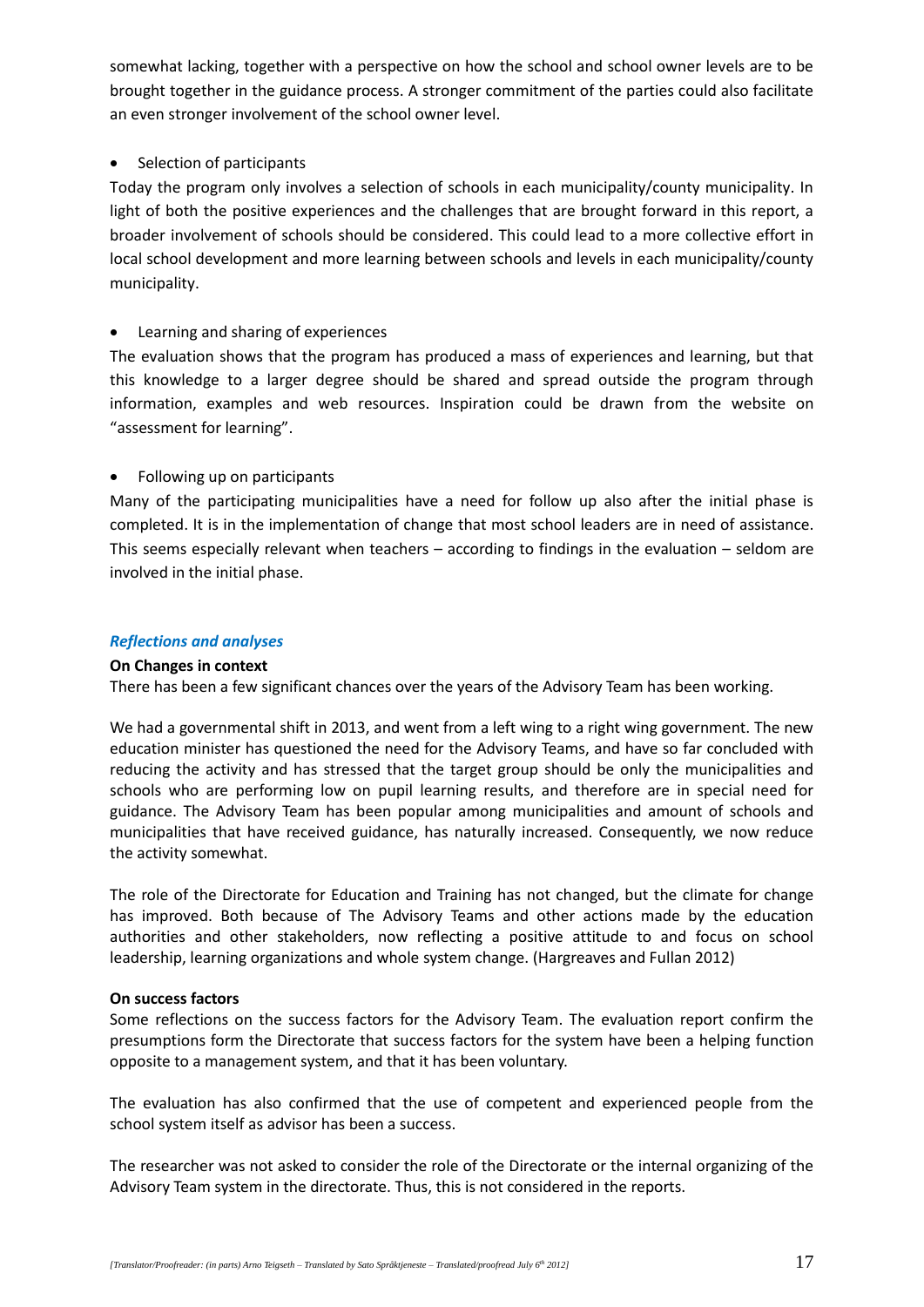On the other hand, the researchers has focused on the contract made between the Advisory Team and the school owner. They wanted to investigate how the commitment for the school owners work. Here they found that the contracts seem too loose to secure the school owners commitment.

The researchers has also been engaged in the local autonomy and the bottom-up perspective in the Advisory Team as success factors.

#### **Limitations relative to the evaluation reports**

Rambøll concludes that the time span for guidance is too short if the expectations are that the participants are supposed to go through all three phases in the course of development, initiation, implementation and internalization. They have not experienced that the participants are going further than phase one during the guidance process.

The main informants for Rambøll are early portfolios from the Advisory Team. Moreover, because the Advisory Team is continuously improving based on assessment of the experiences along the way, changes has been initiated and implemented.

Because of accumulated experience, a much stronger focus on school ownership and an increasing amount of, and more accessible information on the student performance status etc, the participant improvements are getting further today. It is a shorter information-gathering phase. The accumulated experience leads to directions that are more distinct from the directorate on data retrieval and change management. Parallel to the Advisory Team, KS arranges school owner programs. Therefore, the school owners are more accustomed to talking about organizational change processes.

The question is therefore whether we need more information on the results from recent portfolios to prove effects. However, what we have is statistics of student performance in national tests in municipalities that was ranked as the 40 municipalities on weakest student performance in 2010. All of these municipalities have been offered and participated either in the Advisory Team or in a similar program aimed specifically against these schools, but with the same instruments. The application referred SKUP (School Development Program). The organization development program for school owners in the Advisory Team is the same as used in SKUP.

There are no significant differences between the municipalities participating in SKUP and those receiving guidance from the Advisory Team. All municipalities have had considerable progress in the period 2010-2013, and almost none of the schools are any longer on the list of the 40 weakest performing schools.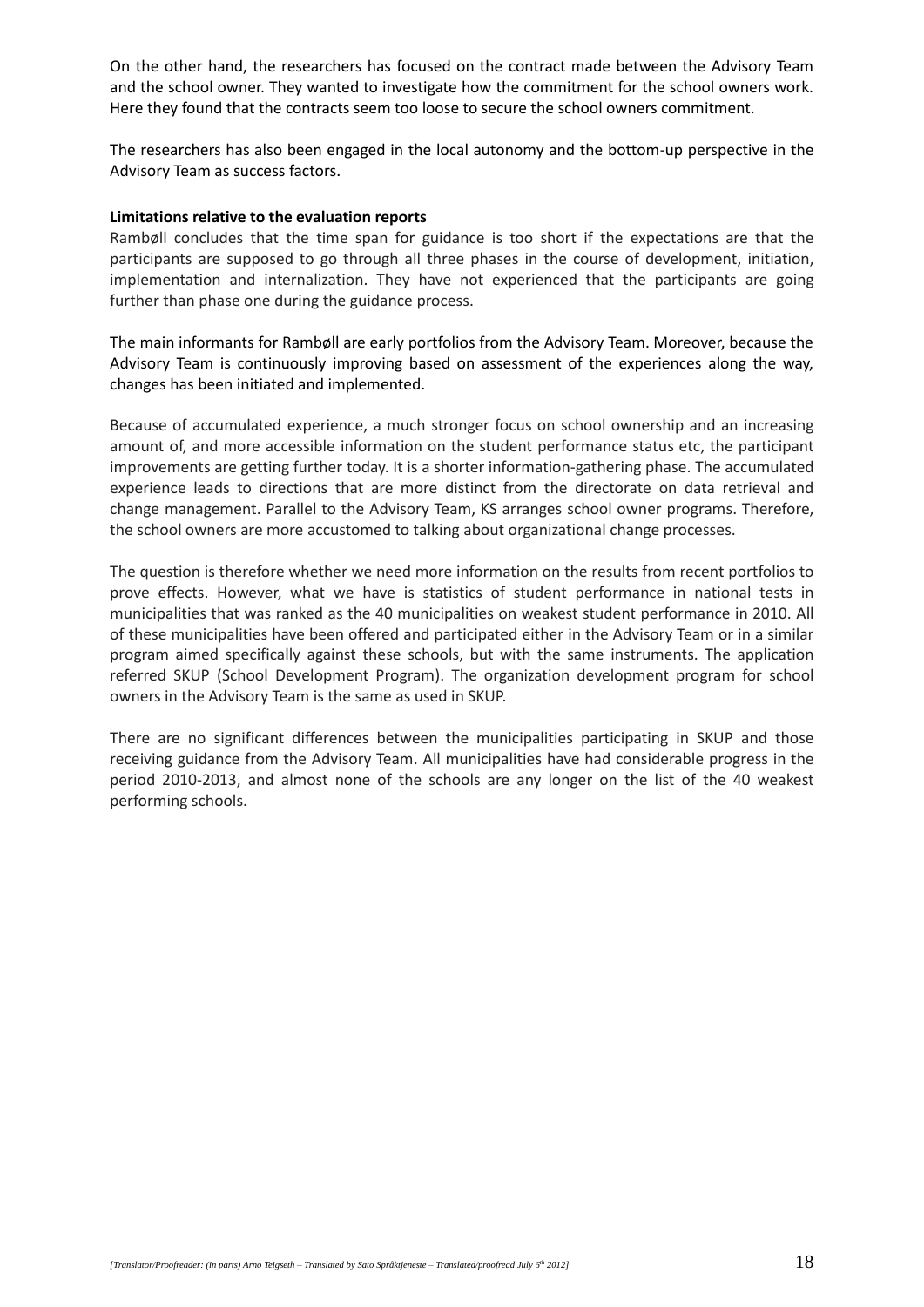1 i

Ministry of Education and Research: Report no. 30 to the Storting (2003-2004), Culture for learning [http://sok.udir.no/Sider/utdanningresults.aspx?k=St%20meld%2030%20\(2003-2004\)](http://sok.udir.no/Sider/utdanningresults.aspx?k=St%20meld%2030%20(2003-2004)) 

ii

Ministry of Education and Research: Report no. 31 to the Storting (2007-2008) Quality in School (in Norwegian) [http://www.regjeringen.no/nb/dep/kd/dok/regpubl/stmeld/2007-2008/stmeld-nr-31-](http://www.regjeringen.no/nb/dep/kd/dok/regpubl/stmeld/2007-2008/stmeld-nr-31-2007-2008-.html?id=516853) [2007-2008-.html?id=516853](http://www.regjeringen.no/nb/dep/kd/dok/regpubl/stmeld/2007-2008/stmeld-nr-31-2007-2008-.html?id=516853)

iii

Information on the Advisory Team in Norwegian:<http://www.udir.no/Utvikling/>

iv

Information on the pilot project of Advisory Team in English: Norwegian Directorate for Education and Training (2009): The Education Mirror s6.-14,

[http://www.udir.no/Upload/Rapporter/2010/5/Utdanningsspeilet\\_09\\_eng.pdf?epslanguage=no](http://www.udir.no/Upload/Rapporter/2010/5/Utdanningsspeilet_09_eng.pdf?epslanguage=no)

### **Evaluation of the Advisory Team system:**

Rambøll management (2013): Forskningsbasert evaluering av ordningen med veilederkorps – Delrapport, [http://www.udir.no/Tilstand/Forskning/Forskningsrapporter/Ramboll/Veiledning](http://www.udir.no/Tilstand/Forskning/Forskningsrapporter/Ramboll/Veiledning-endrer-praksis-pa-skolene/)[endrer-praksis-pa-skolene/](http://www.udir.no/Tilstand/Forskning/Forskningsrapporter/Ramboll/Veiledning-endrer-praksis-pa-skolene/)

Dyrkorn, K, I. Gram, Ø. L. Nilsen, E. Ottesen og M. Aas (2013): Forskningsbasert evaluering av ordningen med Veilederkorps, sluttrapport,

[http://www.udir.no/Tilstand/Forskning/Rapporter/Ramboll/Evaluering-av-ordningen-med-](http://www.udir.no/Tilstand/Forskning/Rapporter/Ramboll/Evaluering-av-ordningen-med-Veilederkorps/)[Veilederkorps/](http://www.udir.no/Tilstand/Forskning/Rapporter/Ramboll/Evaluering-av-ordningen-med-Veilederkorps/)

#### **Background**

OECD (2009) PISA OECD (2009) *TALIS – norske resultater* (NIFUSTEP) Meld. St. 12 (2011-2012).*Stat og kommune – styring og samspel.* **Consultation** Schein, E.H. (1998) *Process Consultation Revisited.* Prentice Hall Schein, E.H. (2009): *Helping* Berrett-Koehler Block, P. (1981): *Flawless Consulting* Learning Concepts

#### **Implementation**

Kunnskapsdepartementet (2011): "*Kunnskap om implementering*", and "*Forslag til en policy for implementering*" McKinsey (2010): *How the worlds most improved school systems keep getting better* Tronsmo, P. (1998): *Myten om menneskers og organisasjoners iboende motstand mot forandring*. Magma 1998, nr. 1.

### **Organization Development and Change**

Argyris, C. (1990). *Bryt forsvarsrutinene – Hvordan lette organisasjonslæring*, Oslo: Universitetsforlaget. Argyris, C., Schøn, D (1996): *Organizational learning*  Bridges, W. (1991): Managing Transitions – Making the Most of Change Addison-Wesley Cameron, K.S., Quinn, R.: (1999). *Diagnosing and changing organisational culture*. Addison-Wesley. Cialdini, R.B. (2011): *Påvirkning – Teori og praksis* Abstrakt forlag Dixon, N. (1998): *The Learning Organization* Dixon, N. (1999): *The organizational Learning Cycle* Hargreaves and Fullan (2012): *Professional Capital, Transforming Teaching in Every School,* Routledge